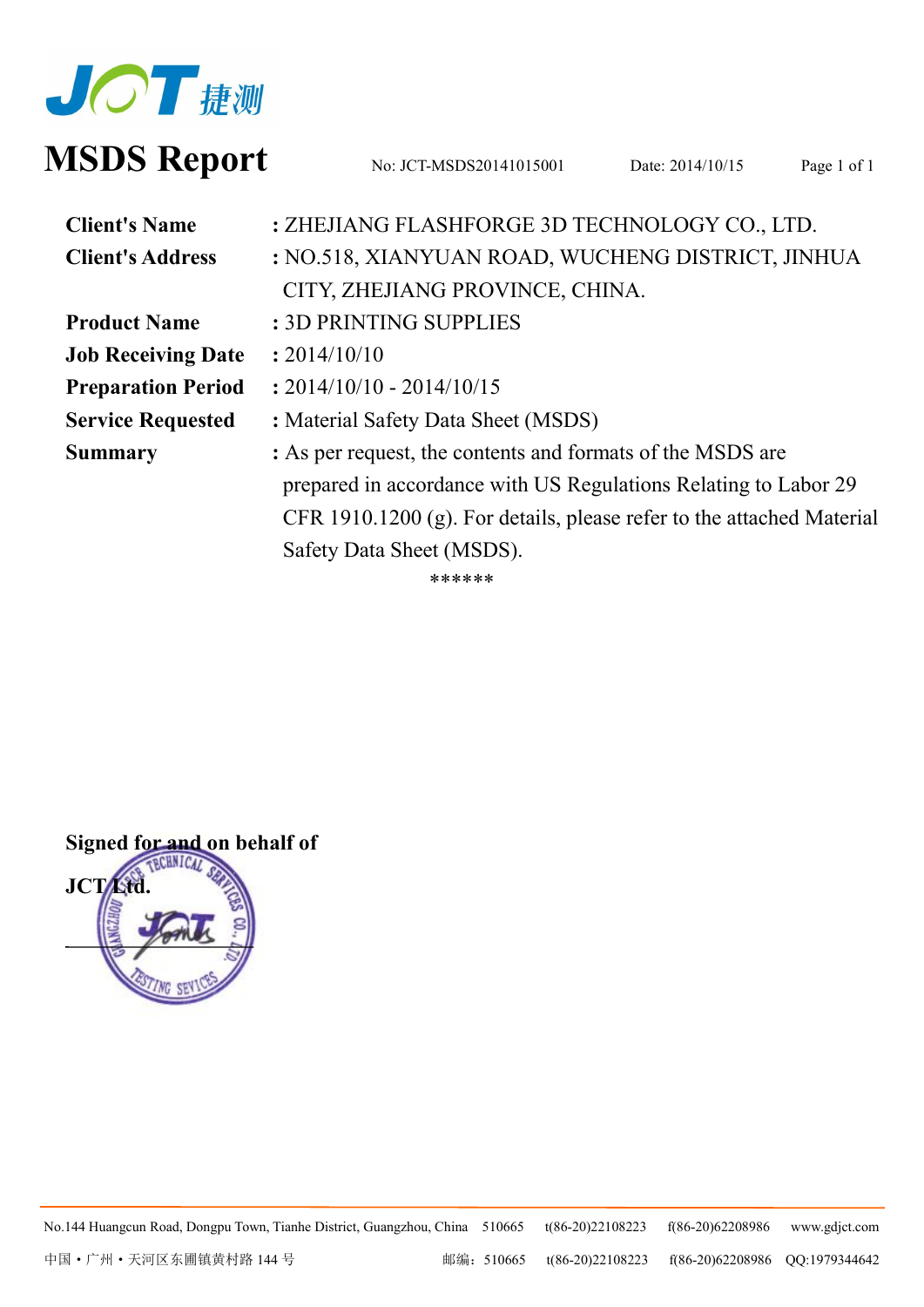

# *Material Safety Data Sheet Page <sup>1</sup> of <sup>7</sup>*

*29 CFR 1910.1200*

*Printing Data: 2014/10/15 Revision: 2014/10/15*

# *Section 1: Identification of the substance/mixture and of the company/undertaking*

*1.1 Product identifier Product name: 3D Printing supplies Product number: /*

- *1.2 Application of the substance / the preparation Used for 3D printing.*
- *1.3 Details ofthe supplier ofthe material safety data sheet*

*Manufacturer/Supplier: Zhejiang Flashforge 3D Technology Co., Ltd..*

*No.518, Xianyuan Road, Wucheng District, Jinhua City, Zhejiang Province, China. .Tel: +86-579-82273989 .Fax: +86-579-82273989*

*.E-mail: pjy@sz3dp.com*

## *1.4 Emergency telephone number:*

*Emergency Phone #: +86-(0)13033666990*

*1.5 Reference Number: JCT-MSDS20141015001*

|                                                              | <b>Section 2: Composition/information on ingredients</b> |  |  |  |  |
|--------------------------------------------------------------|----------------------------------------------------------|--|--|--|--|
| 2.1 Emergency Overview                                       |                                                          |  |  |  |  |
| <b>OSHA Hazards</b>                                          |                                                          |  |  |  |  |
| No known OSHA hazards.                                       |                                                          |  |  |  |  |
| 2.2 GHS Label elements, including precautionary statements   |                                                          |  |  |  |  |
| <b>Labelling</b>                                             |                                                          |  |  |  |  |
| <b>Hazard pictograms</b>                                     | Void                                                     |  |  |  |  |
| <b>Signal</b> word                                           | Void                                                     |  |  |  |  |
| <b>Hazard statements</b>                                     | Void                                                     |  |  |  |  |
| <b>Precautionary statement(s)</b>                            | Void                                                     |  |  |  |  |
| 2.3 NFPA ratings (scale $0 - 4$ )                            |                                                          |  |  |  |  |
| Health hazard:<br>0                                          |                                                          |  |  |  |  |
| Fire:                                                        |                                                          |  |  |  |  |
| <b>Reactivity Hazard:</b> 0                                  |                                                          |  |  |  |  |
| <b>Special hazard.:</b>                                      |                                                          |  |  |  |  |
| 2.4 HMIS-ratings (scale $0 - 4$ )                            |                                                          |  |  |  |  |
| <b>Health hazard:</b>                                        |                                                          |  |  |  |  |
| <b>Chronic Health Hazard: *</b>                              |                                                          |  |  |  |  |
| <b>Flammability:</b>                                         |                                                          |  |  |  |  |
| <b>Physical hazards:</b><br>0                                |                                                          |  |  |  |  |
| <b>2.5 Potential Health Effects</b>                          |                                                          |  |  |  |  |
| <b>Inhalation:</b> No effect under routine handling and use. |                                                          |  |  |  |  |
| <b>Skin:</b> No effect under routine handling and use.       |                                                          |  |  |  |  |
| <b>Eyes:</b> No effect under routine handling and use.       |                                                          |  |  |  |  |

No.144 Huangcun Road, Dongpu Town, Tianhe District, Guangzhou, China 510665 t(86-20)22108223 f(86-20)62208986 [www.gdjct.com](http://www.gdjct.com)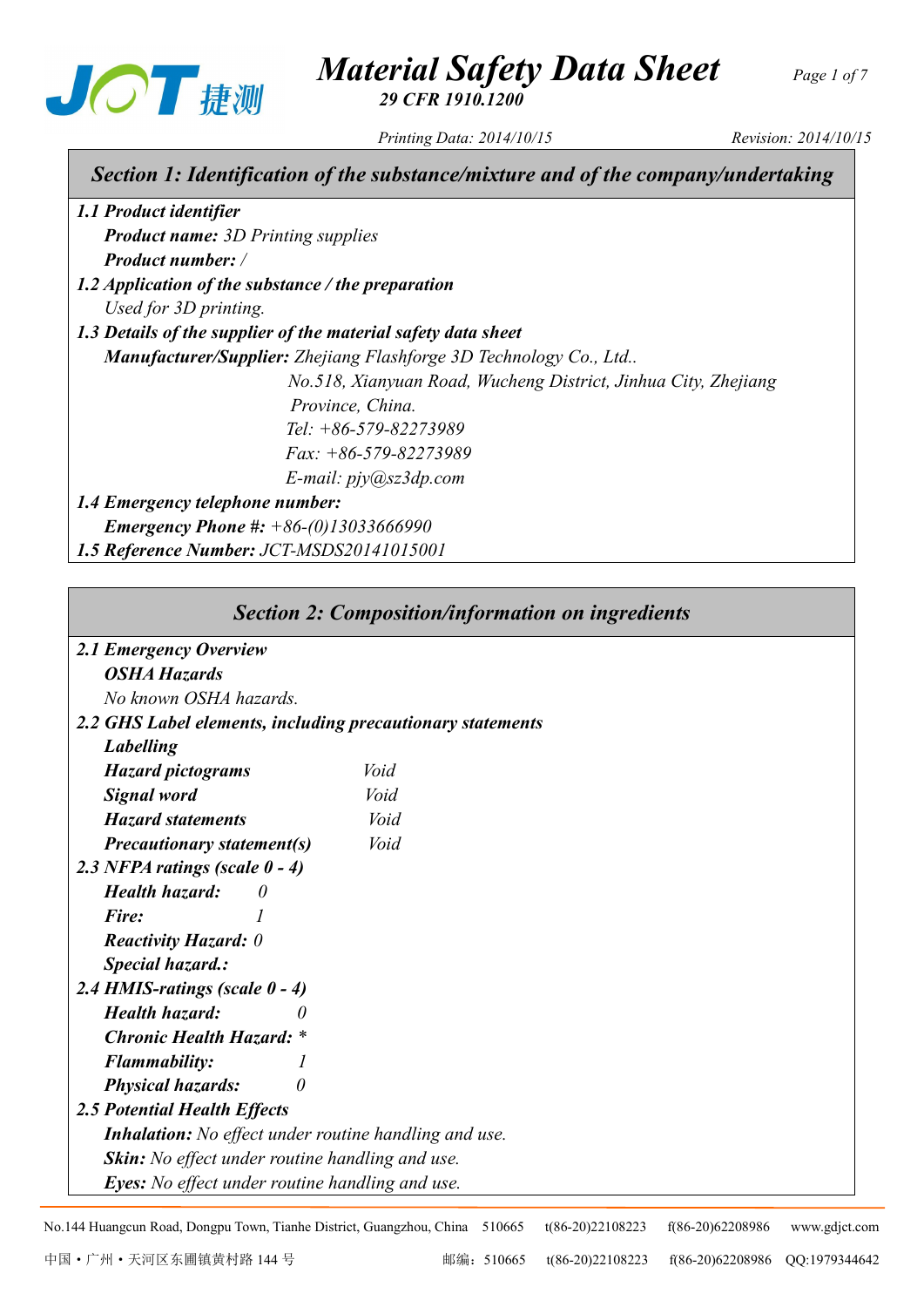

# *Material Safety Data Sheet Page <sup>2</sup> of <sup>7</sup>*

*29 CFR 1910.1200*

*Printing Data: 2014/10/15 Revision: 2014/10/15*

*Ingestion: No effect under routine handling and use. 2.3 Other hazard*

## *Results ofPBT and vPvB assessment PBT: Not applicable. vPvB: Not applicable.*

# *Section 3: Hazards identification*

## *3.1 Substances*

*Chemical characterization:*

*Formula: Not applicable*

*Molecular Weight: Not applicable*

## *Description*

*Mixture of substances listed below with nonhazardous additions.*

| <b>Components</b> |                             | <i>Concentration</i> $(\%)$ |
|-------------------|-----------------------------|-----------------------------|
| $CAS: 26100-51-6$ | Polylactic acid             | 95                          |
| CAS:              | Thermoplastic elastomer SDS |                             |
| CAS: 8042-47-5    | White mineral oil           | 0.5                         |
| CAS:              | )ther                       | 0.5                         |

# *Section 4: First aid measures 4.1 Description of first aid measures After inhalation: Seek fresh air. After skin contact: First aid is not normally required. If irritation is experienced, flush with water. If irritation persists, get medical attention. After eye contact: First aid is not normally required. Flush eyes with water for at least 15 minutes while holding eyelids open. If symptoms persist, get medical attention. After swallowing:*

*Never give anything by mouth to an unconscious person. Rinse mouth with water. Consult a physician.*

# *Section 5: Firefighting measures*

*5.1 Suitable extinguishing agents:*

*Use* water *spray, alcohol-resistant foam, dry chemical or carbon dioxide.* 

## *5.2 Protective equipment:*

*Wear self-contained breathing apparatus and full protective gear if fully involved in a fire.*

No.144 Huangcun Road, Dongpu Town, Tianhe District, Guangzhou, China 510665 t(86-20)22108223 f(86-20)62208986 [www.gdjct.com](http://www.gdjct.com)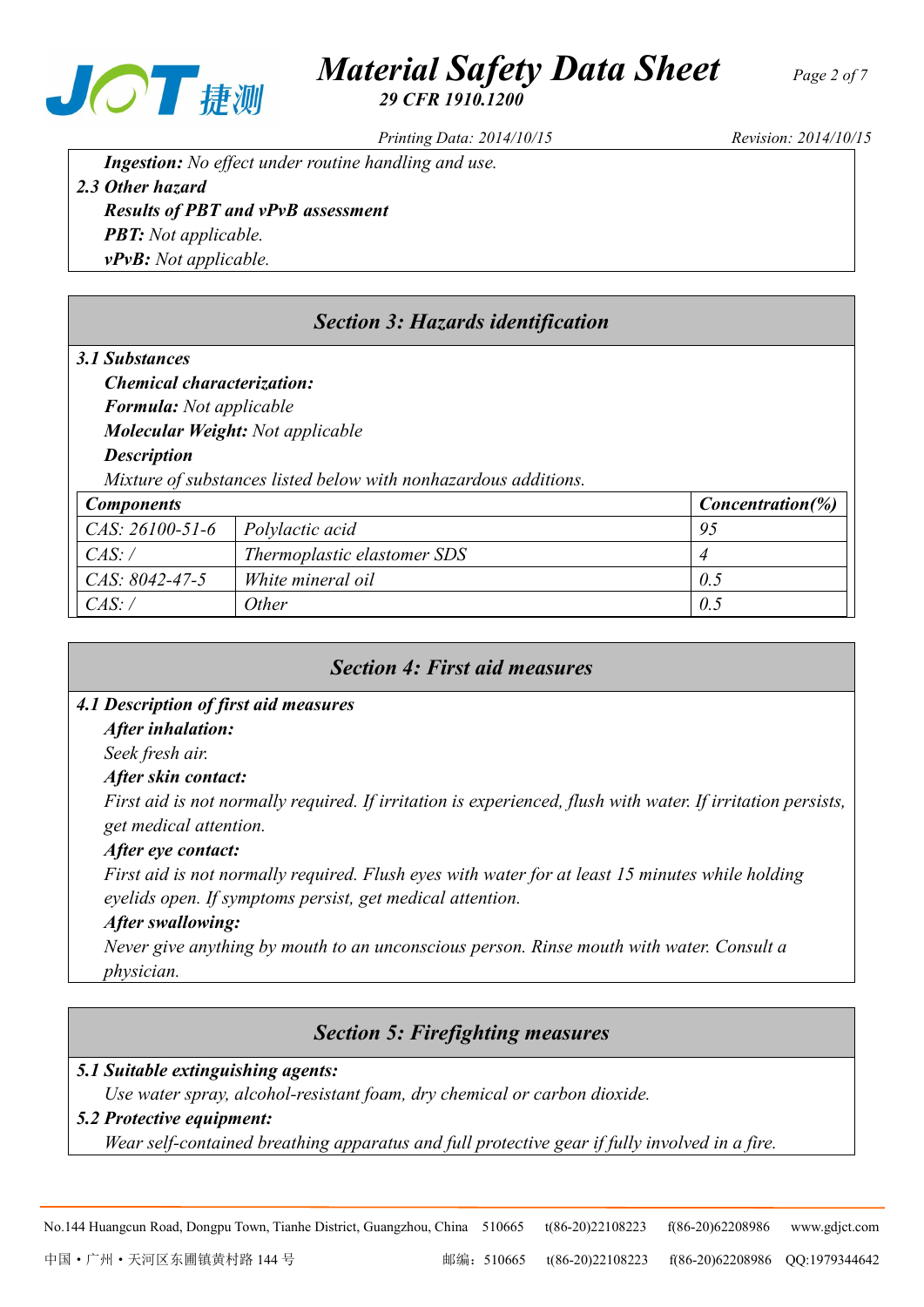

# *Material Safety Data Sheet Page <sup>3</sup> of <sup>7</sup> 29 CFR 1910.1200*

*Printing Data: 2014/10/15 Revision: 2014/10/15*

## *Section 6: Accidental release measures*

*6.1 Personal precautions, protective equipment and emergency procedures Use the personal protective equipment. Ensure adequate ventilation.*

*6.2 Environmental precautions Do not allow to enter sewers/ surface water. 6.3 Methods and material for containment and cleaning up*

*Sweep up and shovel. Keep in suitable, closed containers for disposal.* 

# *Section 7: Handling and storage*

### *7.1 Handling*

*Keep away from heat and flame.*

*7.2 Storage*

*Keep in a cool, well ventilated place. Keep away from children.*

## *Section 8: Exposure controls/personal protection*

*Additional information about design of technical facilities: No further data; see section 7.*

#### *8.1 Control parameters*

*DNELs: Not available PNECs: Not available Additional information: The lists valid during the making were used as basis.*

## *8.2 Exposure controls*

*Based on the composition shown in section 2, the following measures are suggested for occupational safety measure.*

*Personal protective equipment*

### *General protective and hygienic measures:*

*The usual precautionary measures for handling chemicals should be followed.*

### *Breathing equipment:*

*None needed under normal use.*

#### *Protection of hands:*

*None needed under normal use.*

### *Eye protection:*

*None needed under normal use.*

## *Section 9: Physical and chemical properties*

*9.1 Information on basic physical and chemical properties General Information Appearance: Form: Solid*

No.144 Huangcun Road, Dongpu Town, Tianhe District, Guangzhou, China 510665 t(86-20)22108223 f(86-20)62208986 [www.gdjct.com](http://www.gdjct.com)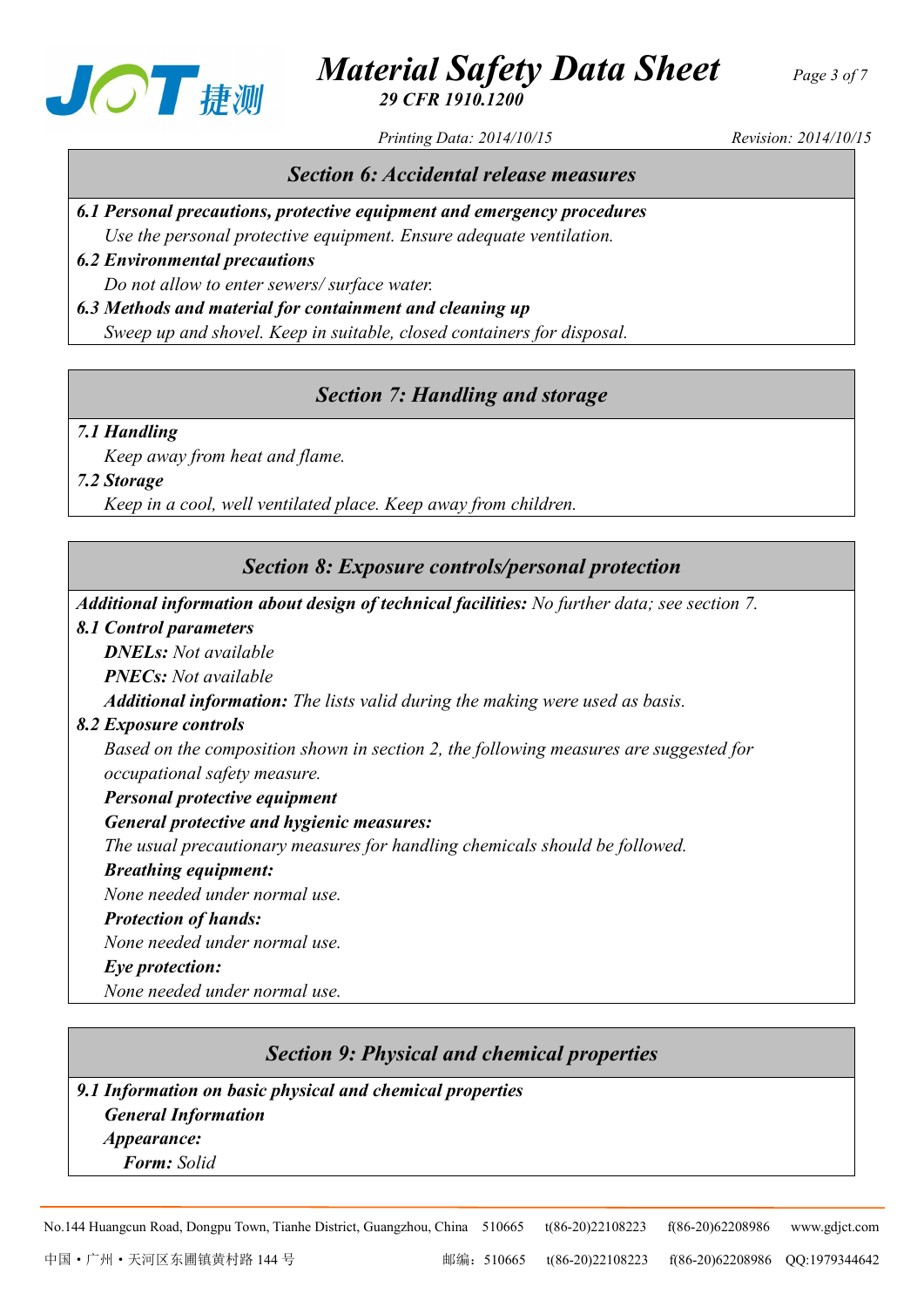

# *Material Safety Data Sheet Page <sup>4</sup> of <sup>7</sup> 29 CFR 1910.1200*

*Printing Data: 2014/10/15 Revision: 2014/10/15*

*Colour: Black, white, blue, green, yellow, red, transparent Odour: Odorless pH-value: 7 Change in condition: Melting point/Melting range: >176*℃ *Boiling point/Boiling range: >176*℃ *Freezing point: <0*℃ *Flash point: Not applicable(no flash point) Flammability (solid, gaseous): Slight Ignition temperature: >380*℃ *Auto igniting: Product is not selfigniting under normal condition. Danger of explosion: Product does not present an explosion hazard under normal condition. Explosion limits: Lower: Not applicable Upper: Not applicable Vapour pressure: : Not applicable Density: 1.25-1.28 g/cm<sup>3</sup> Evaporation rate: Not applicable Solubility in / Miscibility with Water: Insoluble in water Viscosity: Dynamic: Not applicable*

## *Section 10: Stability and reactivity*

### *10.1 Chemical stability*

*Stable at normal temperatures and storage conditions*

#### *10.2 Thermal decomposition*

*No decomposition if used according to specifications.*

- *10.3 Incompatible materials Strong oxidizing agents.*
- *10.4 Conditions to be avoided Exposure to high temperatures and direct flame.*
- *10.5 Possibility of hazardous reactions*

*No dangerous reactions known.*

*10.6 Hazardous decomposition products*

*None known.*

## *Section 11: Toxicological information*

#### *11.1 Acute toxicity:*

*There is no toxicological data available.*

No.144 Huangcun Road, Dongpu Town, Tianhe District, Guangzhou, China 510665 t(86-20)22108223 f(86-20)62208986 [www.gdjct.com](http://www.gdjct.com)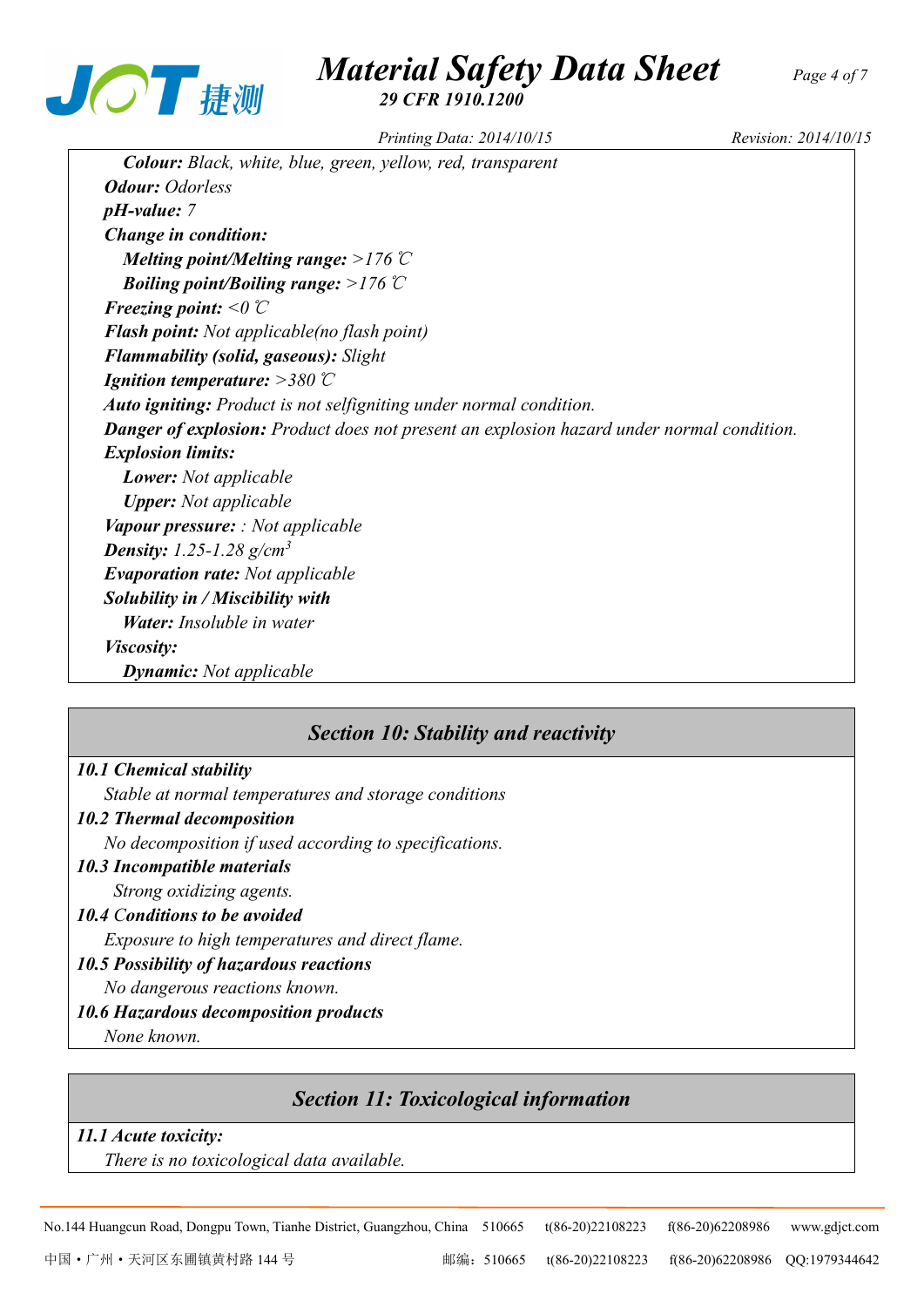



*29 CFR 1910.1200*

*Printing Data: 2014/10/15 Revision: 2014/10/15*

*Primary irritant effect*: *Sensitization: Sensitization impossible through skin contact. Additional toxicological information: No further relevant information available.*

# *Section 12: Ecological information*

## *12.1 Toxicity*

*Not available.*

- *12.2 Persistence and degradability*
	- *Degradation products and the original product are non-toxic.*
- *12.3 Bioaccumulative potential Not available.*

# *12.4 Mobility in soil*

*Not available.*

### *12.5 General notes*

*Do not allow undiluted product or large quantities of it to reach ground water, water course or sewage system.*

## *Section 13: Disposal considerations*

#### *13.1 Waste treatment methods*

*Recommendation:*

*Follow all local, state, and federal regulations for disposal of waste chemicals..*

### *13.2 Uncleaned packaging:*

#### *Recommendation:*

*Follow all local, state, and federal regulations for disposal of waste chemicals.*

## *Section 14: Transport information*

#### *14.1 UN-Number*

*DOT: Not regulated ADR: Not regulated IMDG: Not regulated IATA: Not regulated 14.2 UN proper shipping name DOT: Not dangerous goods for transport. ADR: Not dangerous goods for transport.*

*IMDG: Not dangerous goods for transport.*

*IATA: Not dangerous goods for transport.*

*14.3 Transport hazard class(es)*

*DOT: Not regulated*

No.144 Huangcun Road, Dongpu Town, Tianhe District, Guangzhou, China 510665 t(86-20)22108223 f(86-20)62208986 [www.gdjct.com](http://www.gdjct.com)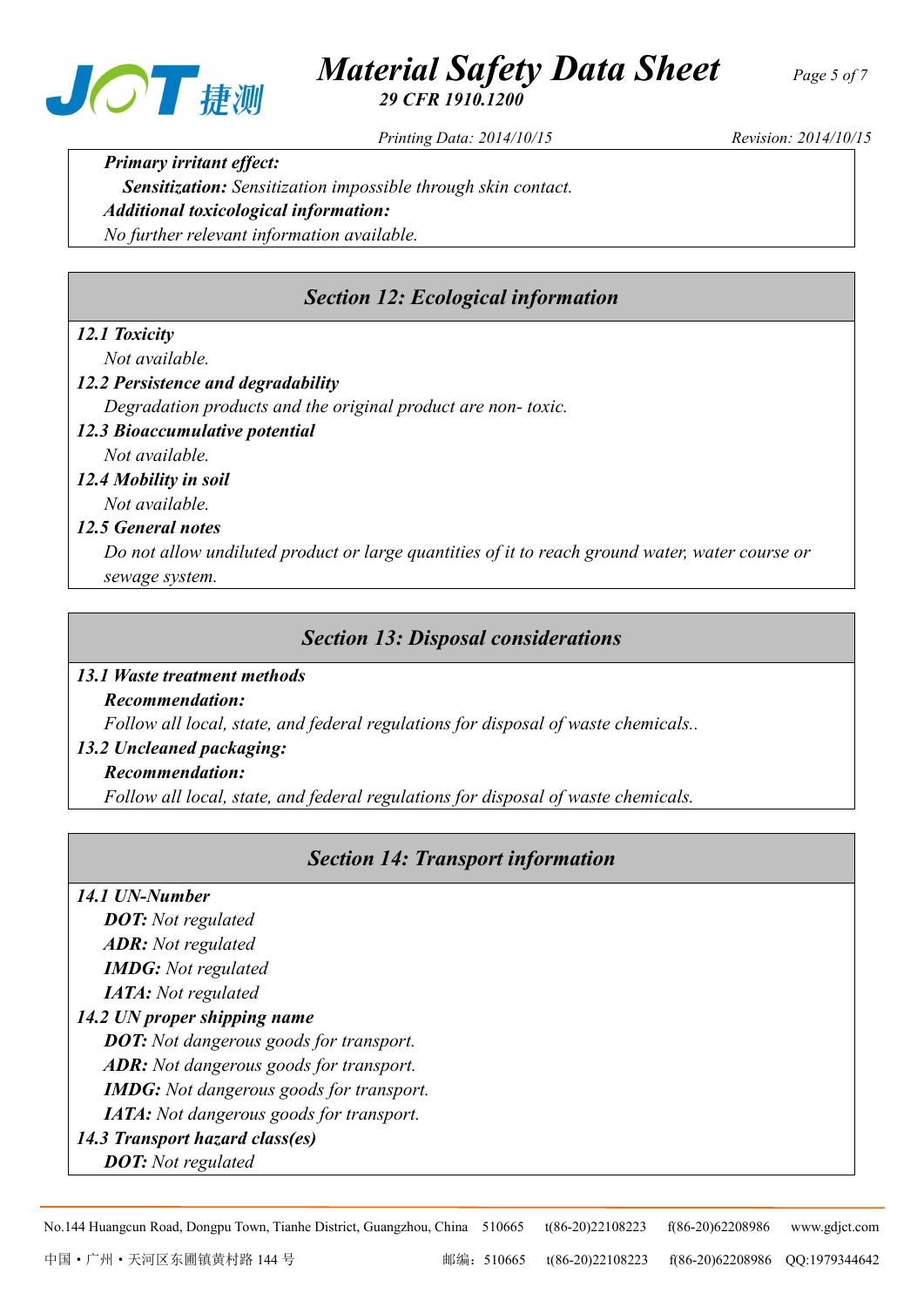

# *Material Safety Data Sheet Page <sup>6</sup> of <sup>7</sup>*

*29 CFR 1910.1200*

*Printing Data: 2014/10/15 Revision: 2014/10/15*

*ADR: Not regulated IMDG: Not regulated IATA: Not regulated 14.4 Packing group DOT: Not regulated ADR: Not regulated IMDG: Not regulated IATA: Not regulated*

## *Section 15: Regulatory information*

#### *Sara*

*Section 355 (extremely hazardous substances)*

*None of the ingredients is listed.*

*Section 313 (Specific toxic chemical listings)*

*None of the ingredients is listed.*

*TSCA (Toxic Substances Control Act)*

*None of the ingredients is listed.*

#### *Proposition 65*

*Chemicals known to cause cancer* 

*None of the ingredients is listed.*

*Chemicals known to cause reproductive toxicity for females* 

*None of the ingredients is listed.*

*Chemicals known tocause reproductive toxicity for males*

*None of the ingredients is listed.*

*Chemicals known to cause developmental toxicity* 

*None of the ingredients is listed.*

*Cancerogenity categories*

*EPA (Environmental Protection Agency)*

*None of the ingredients is listed.*

*TLV (Threshold Limit Value established by ACGIH)*

*None of the ingredients is listed.*

*NIOSH-Ca (National Institute for Occupational Safety and Health)*

*None of the ingredients is listed.*

*OSHA-Ca (Occupational Safety & Health Administration)*

*None of the ingredients is listed.*

## *Section 16: Other information*

*\*\*\*\*\*\*\*\*\*\*\*\*\*\*\*\*\*\*\*\*\*\*\*\*\*\*\*\*\*\*\*\*\*\*\*\*\*\*\*\*\*\*\*\*\*\*\*\*\*\*\*\*\*\*\*\*\*\*\*\*\*\*\*\*\*\*\*\*\*\*\*\*\*\*\*\*\*\*\*\*\*\**

No.144 Huangcun Road, Dongpu Town, Tianhe District, Guangzhou, China 510665 t(86-20)22108223 f(86-20)62208986 [www.gdjct.com](http://www.gdjct.com)